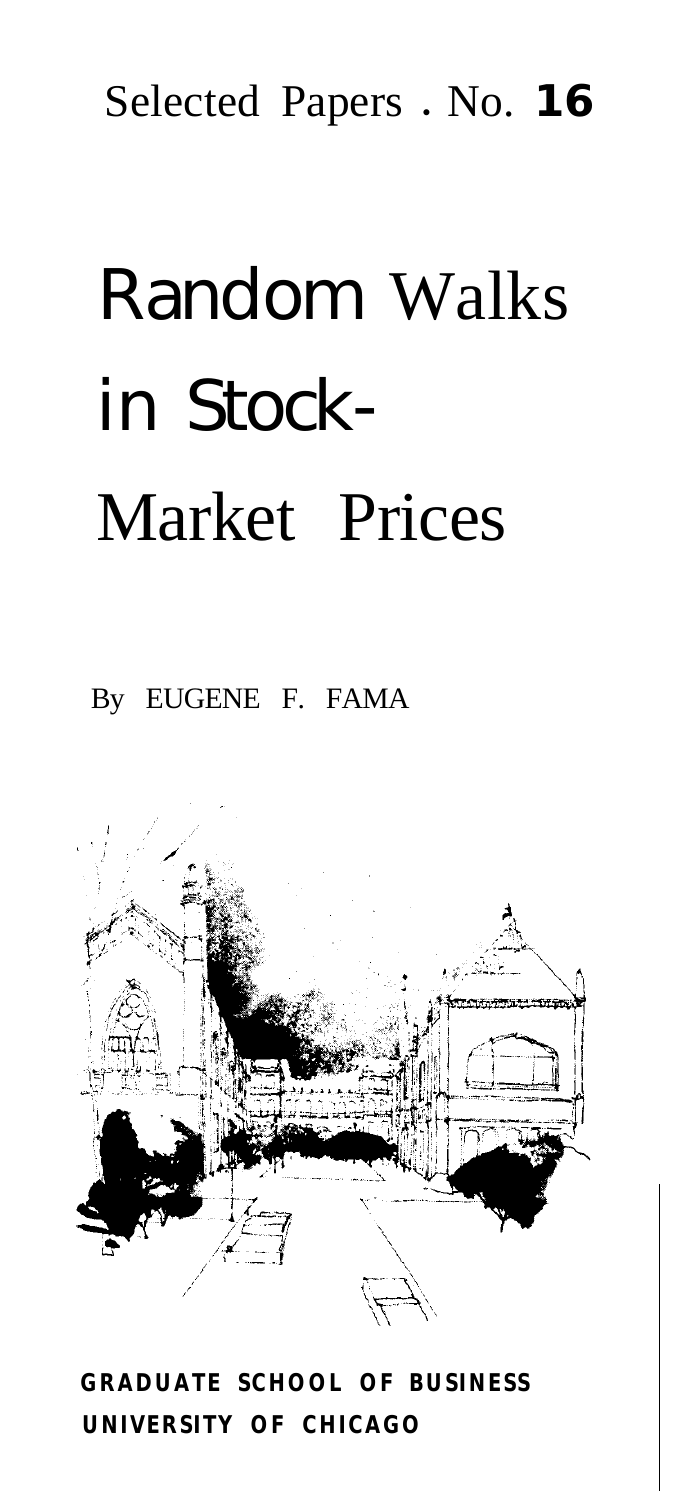**EUGENE** F. **FAMA** *is the Theodore 0. Yntema Pro***fessor of** *Finance at the Graduate School of Business* **of** *the University* **of** *Chicago. His research interests* encompass *the broad areas* **of** *economics,* **finance,** *statistics, mathematical methods, and computers, and he has been particularly concerned zoith the behavior of stock-market prices. A leader* in *developing the so-called "efficient markets" hypothesis, his* influential *writings have stimulated a large* volume *of related research at Chicago and elsewhere. Professor Fama received the B.A. degree* (magna cum laude) from *Tufts University* in *1960* and the Ph.D. degree from the University of Chi*cago* in *1964. His doctoral dissertation, "The Behavior* **of** *Stock-Market Prices," was published* in *the* Journal of Business, *January, 1965. It* discussed *the theory* **of** *random walks in substantial detail and provided extensive empirical evidence to support the theory. This Selected Paper-a condensed, nontechnical version* **of** *that article-initially was delivered as a talk at the 1965 Management Con*ference **of** *the Graduate School* **of** *Business and the Executive Program Club.*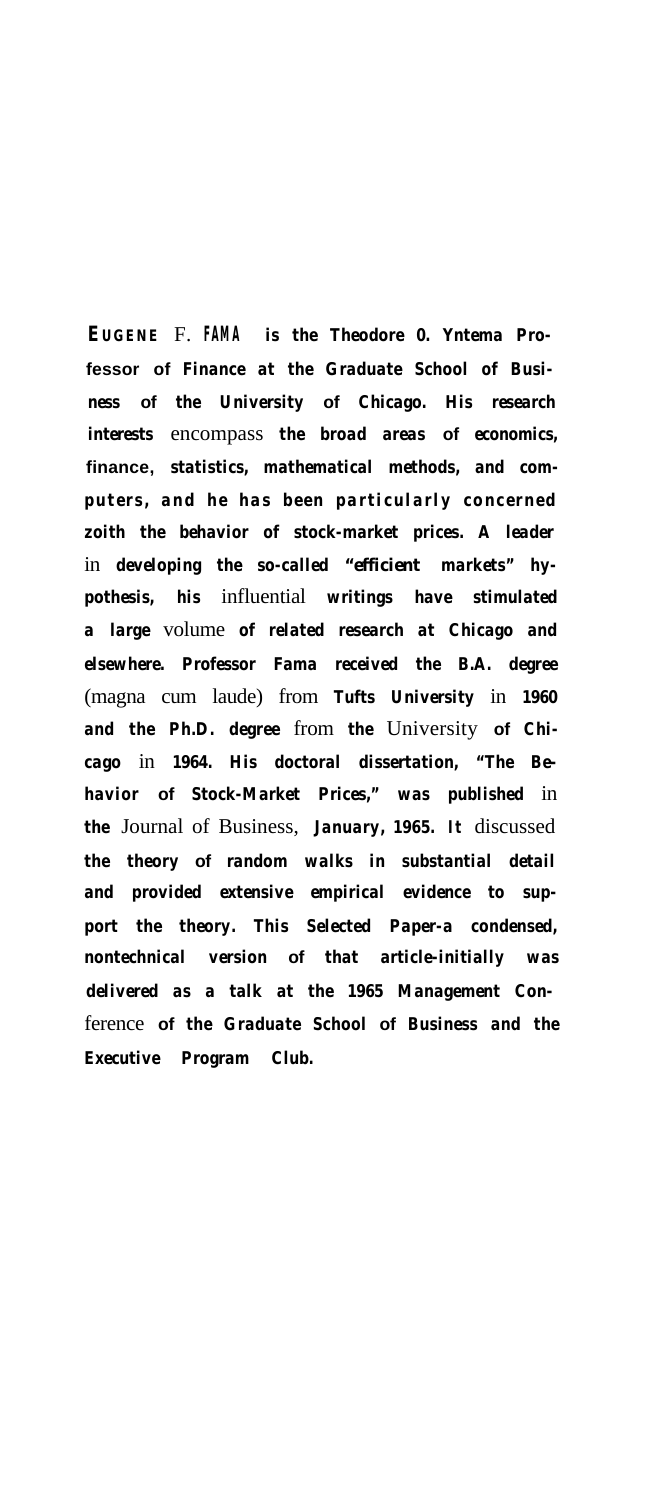## Random Walks in

## Stock- Market Prices

**FOR MANY YEARS** economists, statisticians, and teachers of finance have been interested in developing and testing models of stock price behavior. One important model that has evolved from this research is the theory of random walks. This theory casts serious doubt on many other methods for describing and predicting stock price behavior-methods that have considerable popularity outside the academic world. For example, we shall see later that, if the random-walk theory is an accurate description of reality, then the various "technical" or "chartist" procedures for predicting stock prices are completely without value.

In general, the theory of random walks raises challenging questions for anyone who has more than a passing interest in understanding the behavior of stock prices. Unfortunately, however, most discussions of the theory have appeared in technical academic journals and in a form which the non-mathematician would usually find incomprehensible. This paper describes, briefly and simply, the theory of random walks and some of the important issues it raises concerning the work of market analysts. To preserve brevity, some aspects of the theory and its implications are omitted. More complete (but also more technical) discussions of the theory of random walks are available elsewhere; hopefully, the introduction provided here will encourage the reader to examine one of the more rigorous and lengthy works listed at the end of the paper.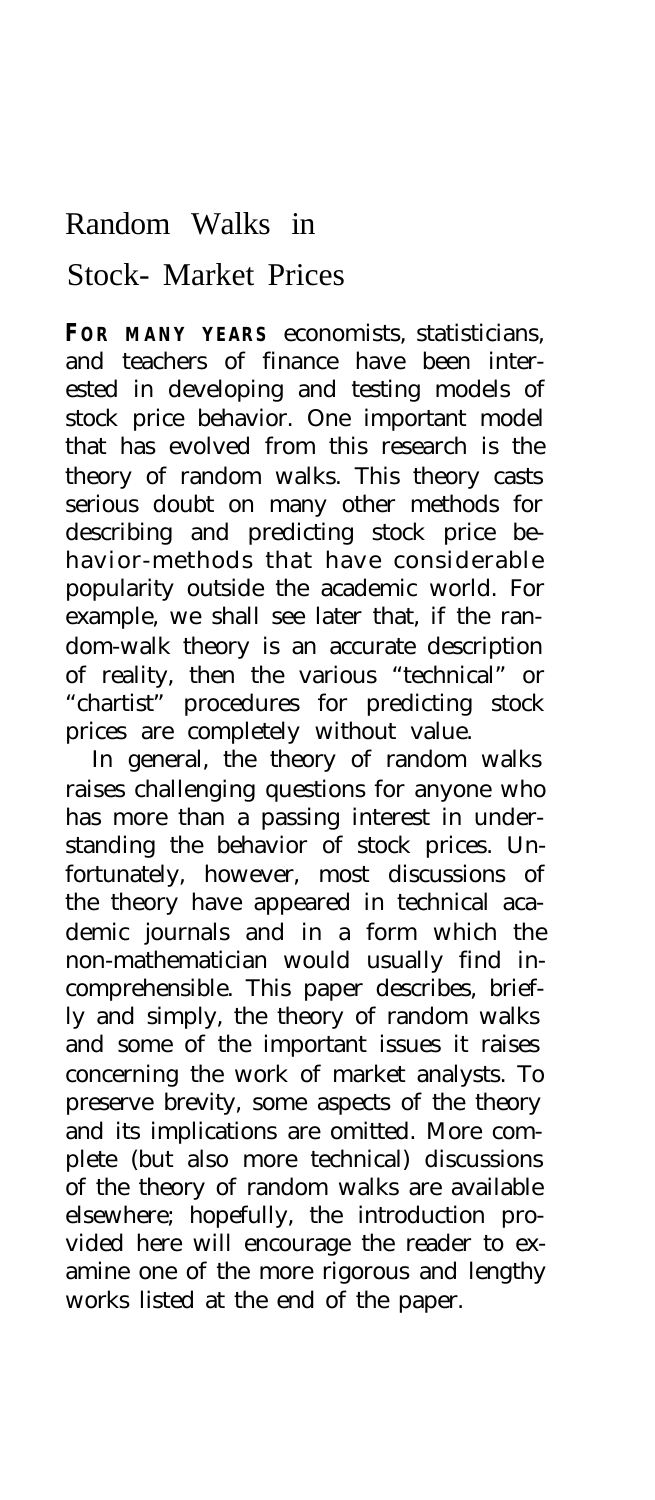#### *Common Predictive Techniques*

In order to put the theory of random walks into perspective, we first discuss, in brief and general terms, the two approaches to predicting stock prices that are commonly espoused by market professionals. These are (1) "chartist" or "technical" theories and (2) the theory of fundamental or intrinsic value analysis.

The basic assumption of all the chartist or technical theories is that history tends to repeat itself, that is, past patterns of price behavior in individual securities will tend to recur in the future. Thus the way to predict stock prices (and, of course, increase one's potential gains) is to develop a familiarity with past patterns of price behavior in order to recognize situations of likely recurrence.

Essentially, then, chartist techniques attempt to use knowledge of the past behavior of a price series to predict the probable future behavior of the series. A statistician would characterize such techniques as assuming that successive price changes in individual securities are dependent. That is, the various chartist theories assume that the *sequence* of price changes prior to any given day is important in predicting the price change for that day.\*

The techniques of the chartist have always been surrounded by a certain degree of mysticism, however, and as a result most market professionals have found them suspect. Thus it is probably safe to say that the pure chartist is relatively rare among stockmarket analysts. Rather the typical analyst adheres to a technique known as fundamental analysis or the intrinsic value method.

**• Probably the best known example of the chartist approach to predicting stock prices is the Dow Theory.**

2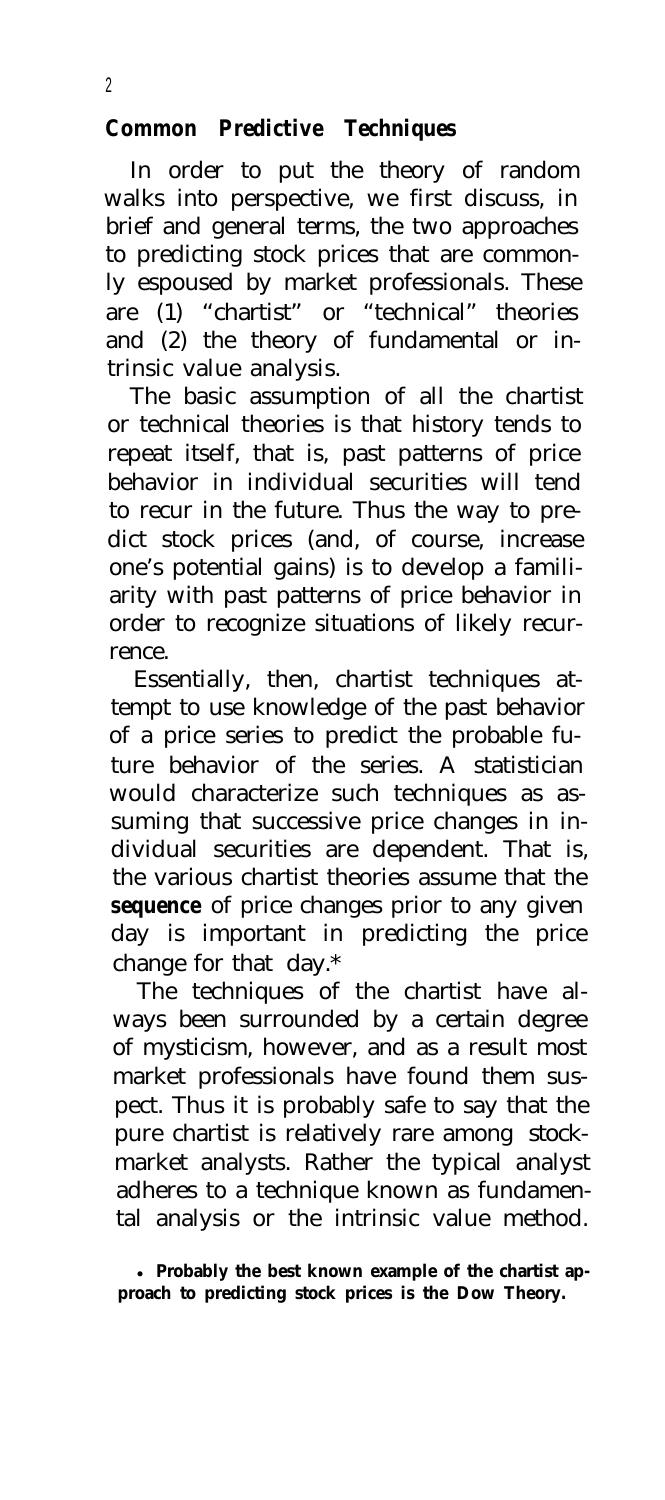The assumption of the fundamental analysis approach is that at any point in time an individual security has an intrinsic value (or, in the terms of the economist, an equilibrium price) which depends on the earning potential of the security. The earning potential of the security depends in turn on such fundamental factors as quality of management, outlook for the industry and the economy, etc.

Through a careful study of these fundamental factors the analyst should, in principle, be able to determine whether the actual price of a security is above or below its intrinsic value. If actual prices tend to move toward intrinsic values, then attempting to determine the intrinsic value of a security is equivalent to making a prediction of its future price; and this is the essence of the predictive procedure implicit in fundamental analysis.

### *Theory* **of** *Random Walks*

Chartist theories and the theory of fundamental analysis are really the province of the market professional and, to a large extent, of teachers of finance. Historically, however, there has been a large body of academic people, primarily economists and statisticians, who subscribe to a radically different approach to market analysis-the theory of random walks in stock-market prices. The remainder of this paper will be devoted to a discussion of this theory and its major implications.

Random-walk theorists usually start from the premise that the major security exchanges are good examples of "efficient" markets. An "efficient" market is defined as a market where there are large numbers of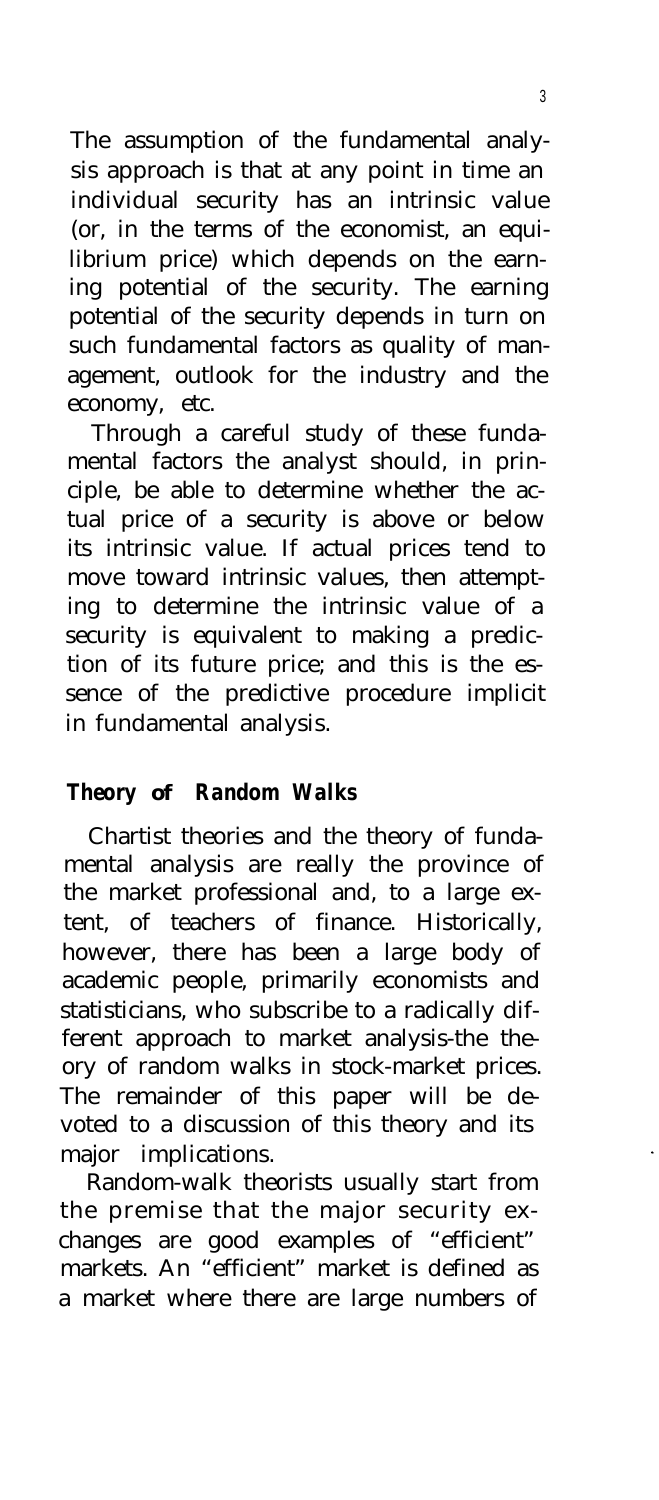rational profit-maximizers actively competing, with each trying to predict future market values of individual securities, and where important current information is almost freely available to all participants.

In an efficient market, competition among the many intelligent participants leads to a situation where, at any point in time, actual prices of individual securities already reflect the effects of information based both on events that have already occurred and on events which as of now the market expects to take place in the future. In other words, in an efficient market at any point in time the actual price of a security will be a good estimate of its intrinsic value.

Now in an uncertain world the intrinsic value of a security can never be determined exactly. Thus there is always room for disagreement among market participants concerning just what the intrinsic value of an individual security is, and such disagreement will give rise to discrepancies between actual prices and intrinsic values. In an efficient market, however, the actions of the many competing participants should cause the actual price of a security to wander randomly about its intrinsic value. If the discrepancies between actual prices and intrinsic values are systematic rather than random in nature, then knowledge of this should help intelligent market participants to better predict the path by which actual prices will move toward intrinsic values. When the many intelligent traders attempt to take advantage of this knowledge, however, they will tend to neutralize such systematic behavior in price series. Although uncertainty concerning intrinsic values will remain, actual prices of securities will wander randomly about their intrinsic values.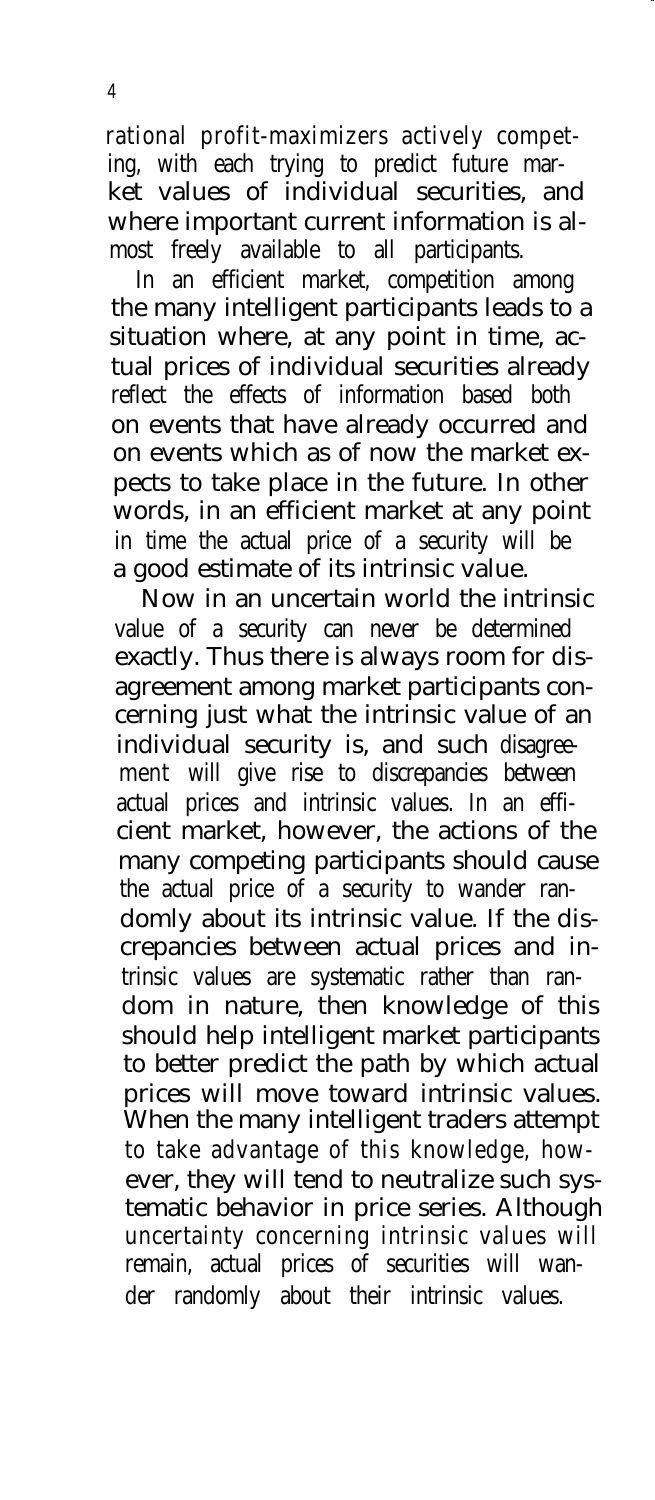#### *New Information*

Of course intrinsic values can themselves change across time as a result of new information. The new information may involve such things as the success of a current research and development project, a change in management, a tariff imposed on the industry's product by a foreign country, an increase in industrial production, or any other *actual or anticipated* change in a factor which is likely to affect the company's prospects.

In an efficient market, *on the average,* competition will cause the full effects of new information on intrinsic value to be reflected "instantaneously" in actual prices. In fact, however, because there is vagueness or uncertainty surrounding new information, "instantaneous adjustment" really has two implications. First, actual prices will initially overadjust to changes in intrinsic values as often as they will underadjust. Second, the lag in the complete adjustment of actual prices to successive new intrinsic values will itself be an independent, random variable, with the adjustment of actual prices sometimes preceding the occurrence of the event which is the basis of the change in intrinsic values (i.e., when the event is anticipated by the market before it actually occurs) and sometimes following.

This says that the "instantaneous adjustment" property of an efficient market implies that successive price changes in individual securities will be independent. A market where successive price changes in individual securities are independent is, by definition, a random-walk market. Most simply the theory of random walks implies that a series of stock price changes has no memory-the past history of the series can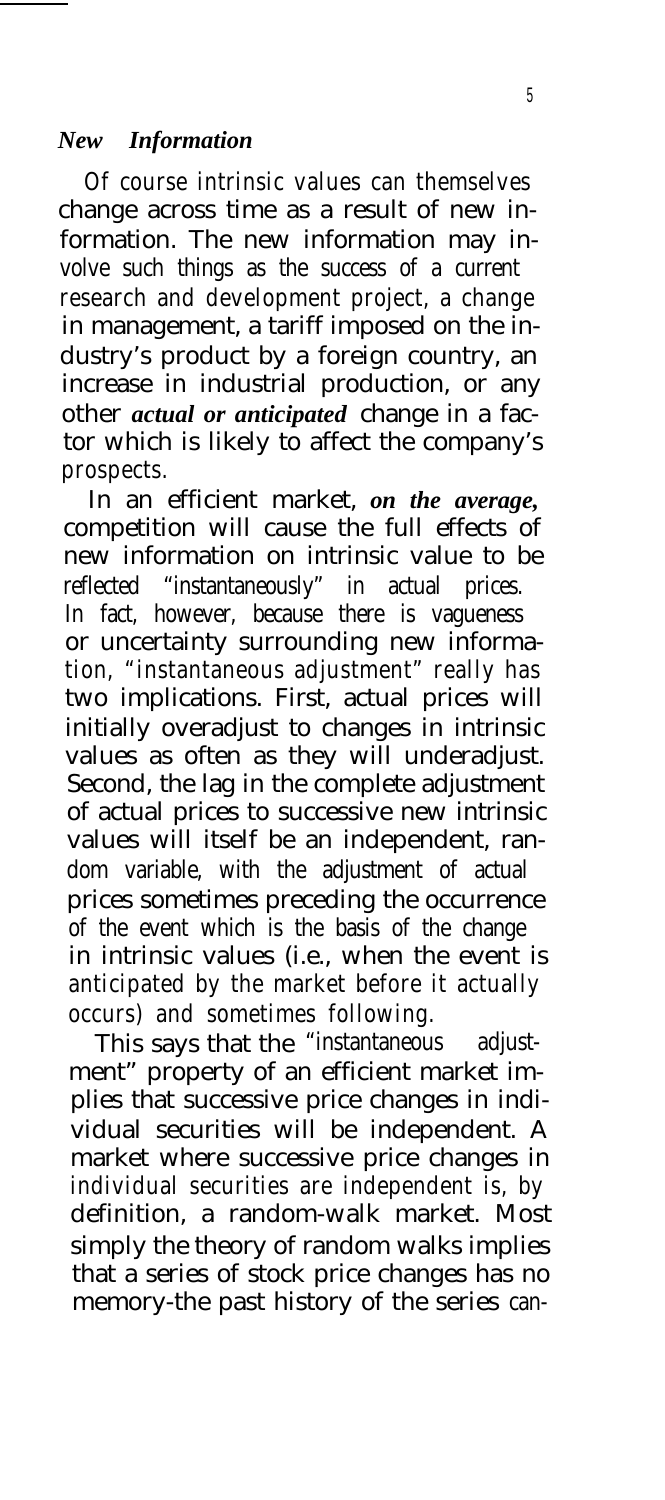not be used to predict the future in any meaningful way. The future path of the price level of a security is no more predictable than the path of a series of cumulated random numbers.

It is unlikely that the random-walk hypothesis provides an exact description of the behavior of stock-market prices. For practical purposes, however, the model may be acceptable even though it does not fit the facts exactly. Thus, although successive price changes may not be strictly independent, the actual amount of dependence may be so small as to be unimportant.

What should be classified as unimportant depends, of course, on the question at hand. For the stock-market trader or investor the criterion is obvious: The independence assumption of the random-walk model is valid as long as knowledge of the past behavior of the series of price changes cannot be used to increase expected gains. More specifically, if successive price changes for a given security are independent, there is no problem in timing purchases and sales of that security. A simple policy of buying and holding the security will be as good as any more complicated mechanical procedure for timing purchases and sales. This implies that, for investment purposes, the independence assumption of the random-walk model is an adequate description of reality as long as the actual degree of dependence in series of price changes is not sufficient to make the expected profits of any more "sophisticated" mechanical trading rule or chartist technique greater than the expected profits under a naive buy-and-hold policy.

### *Empirical Evidence on Independence*

Over the years a number of empirical tests of the random-walk theory have been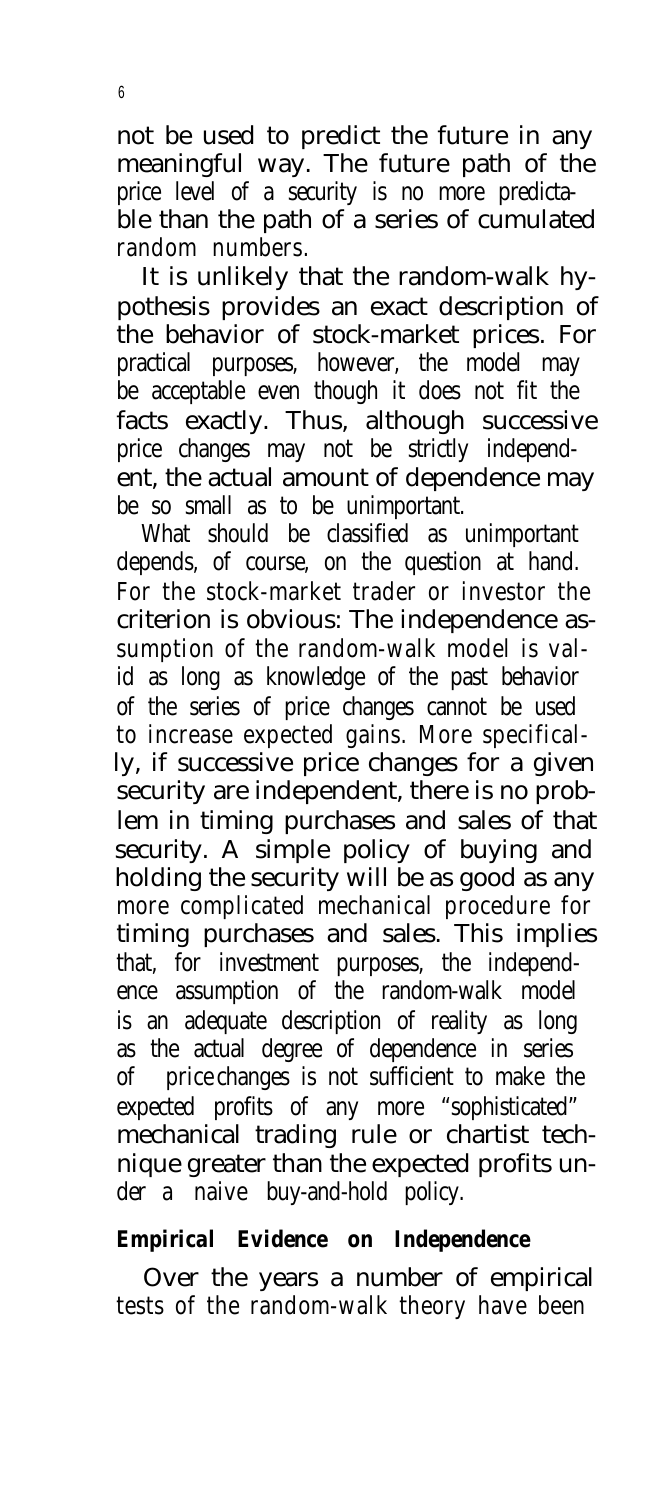performed; indeed, so many that it is not possible to discuss them adequately here. Therefore, in describing the empirical evidence, we limit ourselves to a brief discussion of different approaches employed and general conclusions that have evolved.

The main concern of empirical research on the random-walk model has been to test the hypothesis that successive price changes are independent. Two different approaches have been followed. First, there is the approach that relies primarily on common statistical tools such as serial correlation coefficients and analyses of runs of consecutive price changes of the same sign. If the statistical tests tend to support the assumption of independence, one then *infers* that there are probably no mechanical trading rules or chartist techniques, based solely on patterns in the past history of price changes, which would make the expected profits of the investor greater than they would be with a simple buy-and-hold policy. The second approach to testing independence proceeds by testing directly different mechanical trading rules to see whether or not they provide profits greater than buy-and-hold.

Research to date has tended to concentrate on the first or statistical approach to testing independence; the results have been consistent and impressive. I know of no study in which standard statistical tools have produced evidence of important dependence in series of successive price changes. In general, these studies (and there are many of them) have tended to uphold the theory of random walks. This is true, for example, of the serial correlation tests of Cootner [4], Fama [ 5], Kendall [9], and Moore [10]. In all these studies" the sample serial correlation coefficients computed for

**\* See page 17.**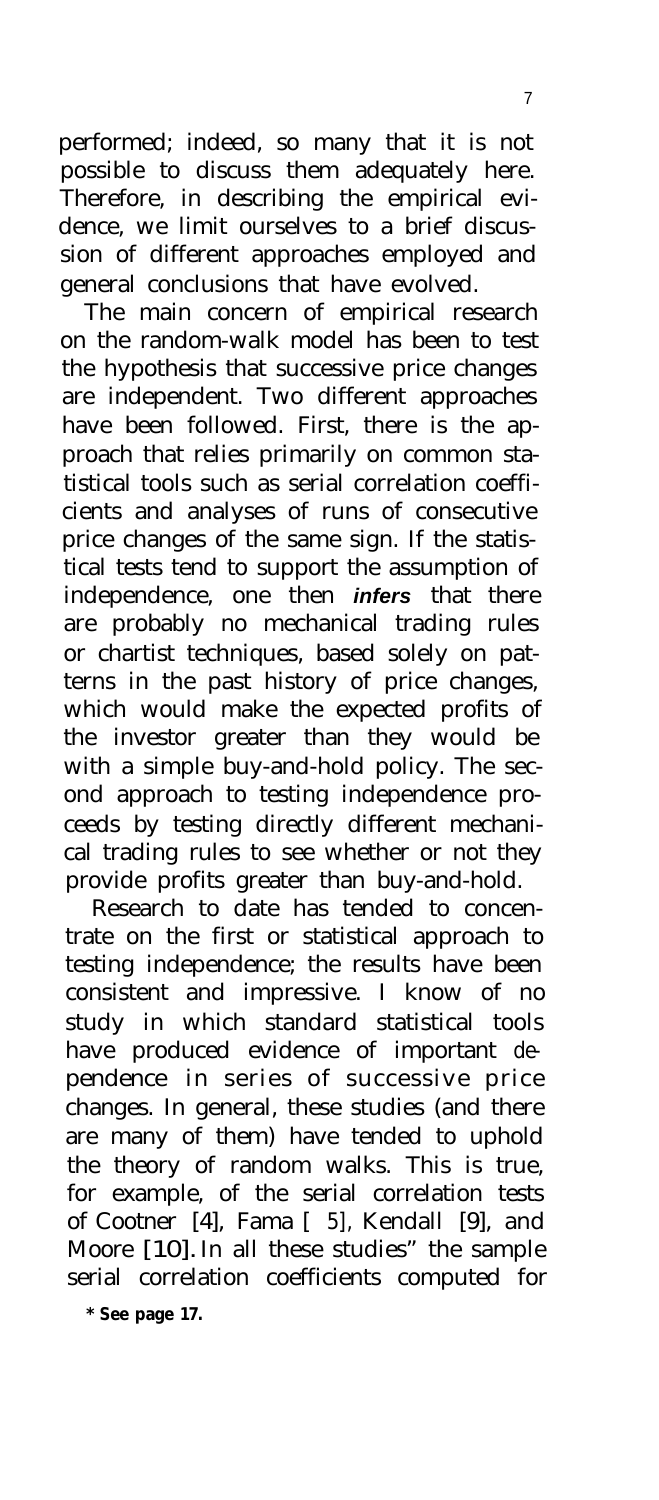successive price changes were extremely close to zero, which is evidence against important dependence in the changes. Similarly, Fama's [5] analysis of runs of successive price changes of the same sign and the spectral analysis techniques of Granger and Morgenstern [ 8] and Godfrey, Granger, and Morgenstern [7] also support the independence assumption of the random-walk model.

We should emphasize, however, that, although the statistical techniques mentioned above have been the common tools used in testing independence, the chartist or technical theorist probably would not consider them adequate. For example, he would not consider either serial correlations or runs analyses as adequate tests of whether the past history of series of price changes can be used to increase the investor's expected profits. The simple linear relationships that underlie the serial correlation model are much too unsophisticated to pick up the complicated "patterns" that the chartist sees in stock prices. Similarly, the runs tests are much too rigid in their manner of determining the duration of upward and downward movements in prices. In particular, in runs-testing, a run is considered as terminated whenever there is a change in sign in the sequence of successive price changes, regardless of the size of the price change that causes the change in sign. The chartist would like to have a more sophisticated method for identifying movements-a method which does not always predict the termination of the movement simply because the price level has temporarily changed direction.

#### *Criticisms Heeded*

These criticisms of common statistical tools have not gone unheeded, however. For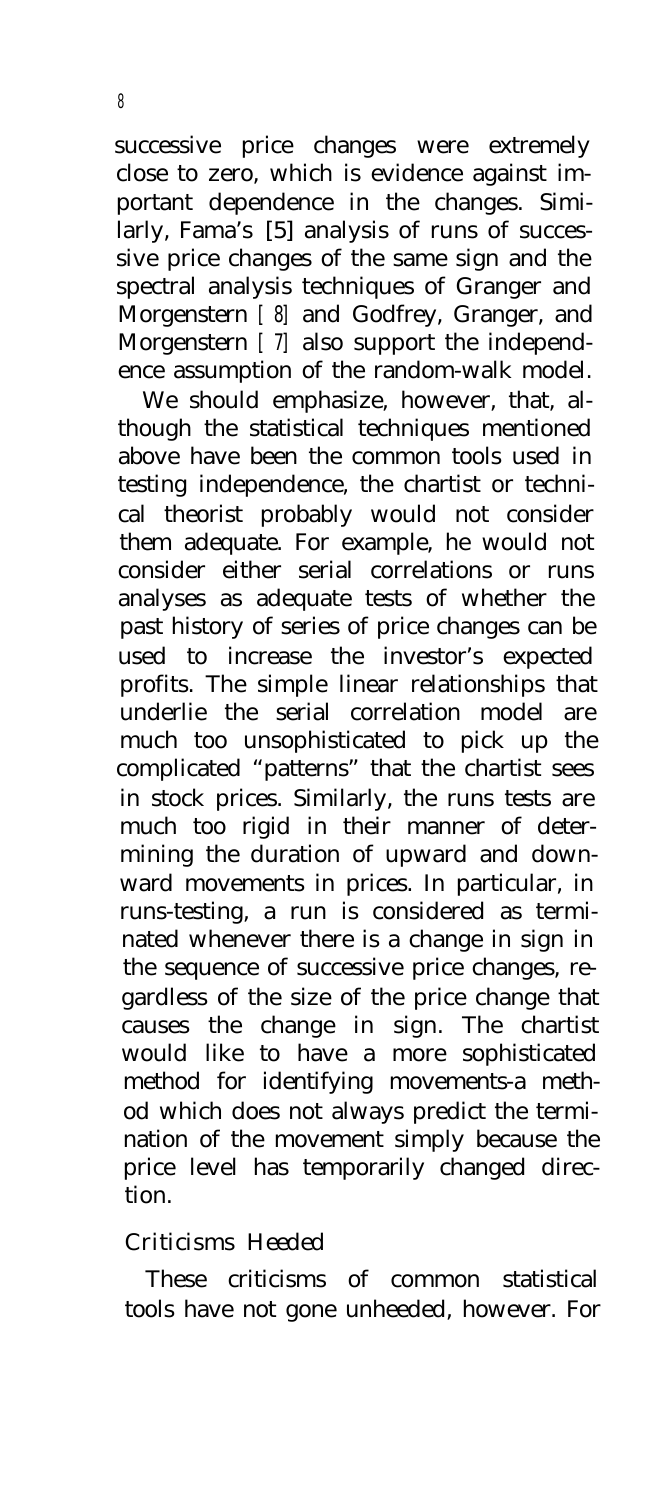example, Alexander's filter technique [1, 2] is an attempt to apply more sophisticated criteria to the identification of moves. Although the filter technique does not correspond exactly to any well-known chartist theory, it is closely related to such things as the Dow Theory. Thus, the profitability of the filter technique can be used to make inferences concerning the potential profitability of other mechanical trading rules.

A filter of, say, 5 per cent is defined as follows: If the daily closing price of a particular security moves up at least 5 per cent, buy and hold the security until its price moves down at least 5 per cent from a subsequent high, at which time simultaneously sell and go short. The short position is maintained until the daily closing price rises at least 5 per cent above a subsequent low, at which time one should simultaneously cover and buy. Moves less than 5 per cent in either direction are ignored.

It is, of course, unnecessary to limit the size of the filter to 5 per cent. In fact, Professor Alexander has reported tests of the filter technique for filters ranging in size from 1 per cent to 50 per cent. The tests cover different time periods from 1897 to 1959 and involve daily closing prices for two indices, the Dow-Jones Industrials from 1897 to 1929 and Standard and Poor's Industrials from 1929 to 1959. In Alexander's latest work [2] it turns out that, even when the higher broker's commissions incurred under the filter rule are ignored, the filter technique cannot consistently beat the simple policy of buying and holding the indices for the different periods tested. Elsewhere I have tested the filter technique on individual securities. Again the simple buy-andhold method consistently beats the profits produced by different size filters. It seems,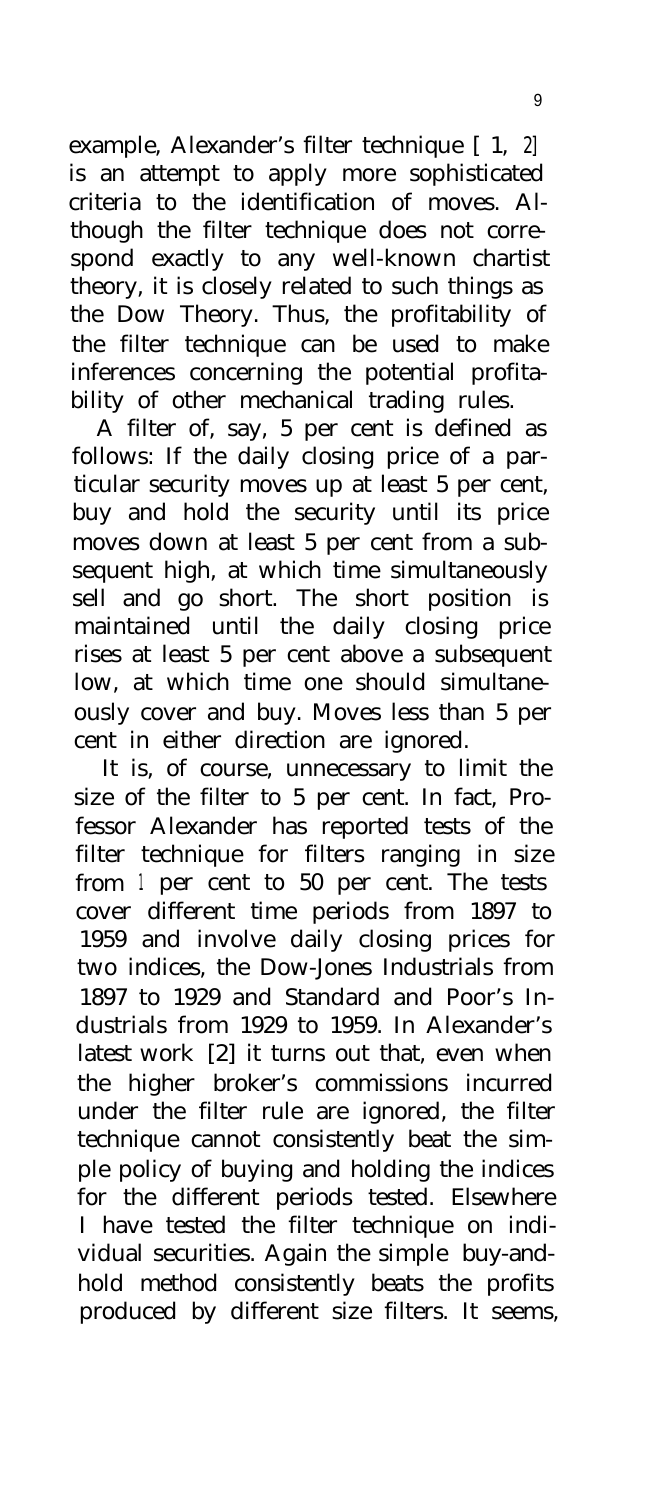then, that, at least for the purposes of the individual trader or investor, tests of the filter technique also tend to support the random-walk model.

### *Implications* for *Other Theories*

As stated earlier, chartist theories implicitly assume that there is dependence in series of successive price changes. That is, the history of the series can be used to make meaningful predictions concerning the future. On the other hand, the theory of random walks says that successive price changes are independent, that is, the past cannot be used to predict the future. Thus the two theories are diametrically opposed, and if, as the empirical evidence seems to suggest, the random-walk theory is valid, then chartist theories are akin to astrology and of no real value to the investor.

In an uncertain world, however, no amount of empirical testing is sufficient to establish the validity of a hypothesis beyond any shadow of doubt. The chartist or technical theorist always has the option of declaring that the evidence in support of the random-walk theory is not sufficient to validate the theory. On the other hand, the chartist must admit that the evidence in favor of the random-walk model is both consistent and voluminous, whereas there is precious little published discussion of rigorous empirical tests of the various technical theories. If the chartist rejects the evidence in favor of the random-walk model, his position is weak if his own theories have not been subjected to equally rigorous tests. This, I believe, is the challenge that the random-walk theory makes to the technician..

There is nothing in the above discussion, however, which suggests that superior fundamental or intrinsic value analysis is use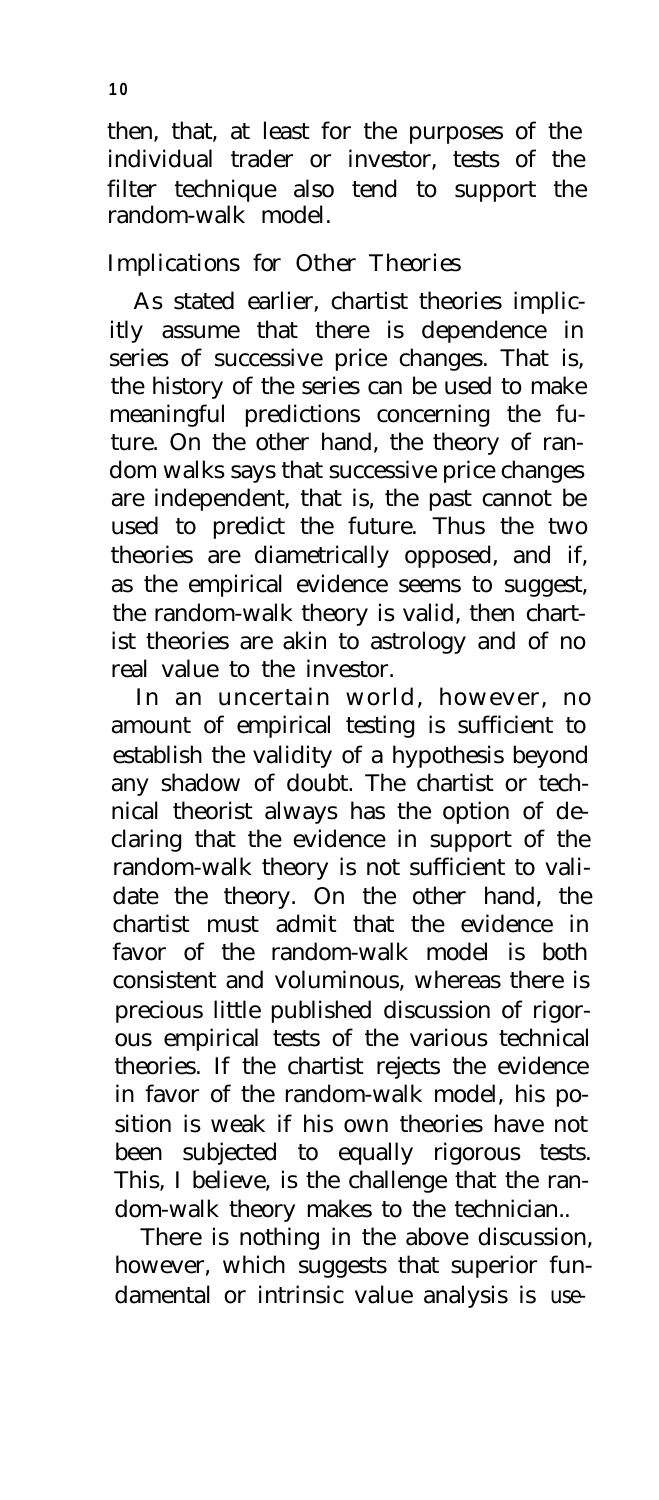less in a random-walk-efficient market. In fact, the analyst will do better than the investor who follows a simple buy-and-hold policy as long as he can more quickly identify situations where there are non-negligible discrepancies between actual prices and intrinsic values than other analysts and investors, and if he is better able to predict the occurrence of important events and evaluate their effects on intrinsic values.

If there are many analysts who are fairly good at this sort of thing, however, and if they have substantial resources at their disposal, they help narrow discrepancies between actual prices and intrinsic values and cause actual prices, on the average, to adjust "instantaneously" to changes in intrinsic values. That is, the existence of many sophisticated analysts helps make the market more efficient, which in turn implies a market which conforms more closely to the random-walk model. Although the returns to these sophisticated analysts may be quite high, they establish a market in which fundamental analysis is a fairly useless procedure both for the average analyst and for the average investor. That is, in a randomwalk-efficient market, on the average, a security chosen by a mediocre analyst will produce a return no better than that obtained from a randomly selected security of the same general riskiness.

### *A Natural Benchmark*

There probably are not many analysts (in fact, I know of none) who would willingly concede that they are no better than the "average" analyst. If all analysts think they are better than average, however, this only means that their estimate of the average is biased downward. Fortunately, it is not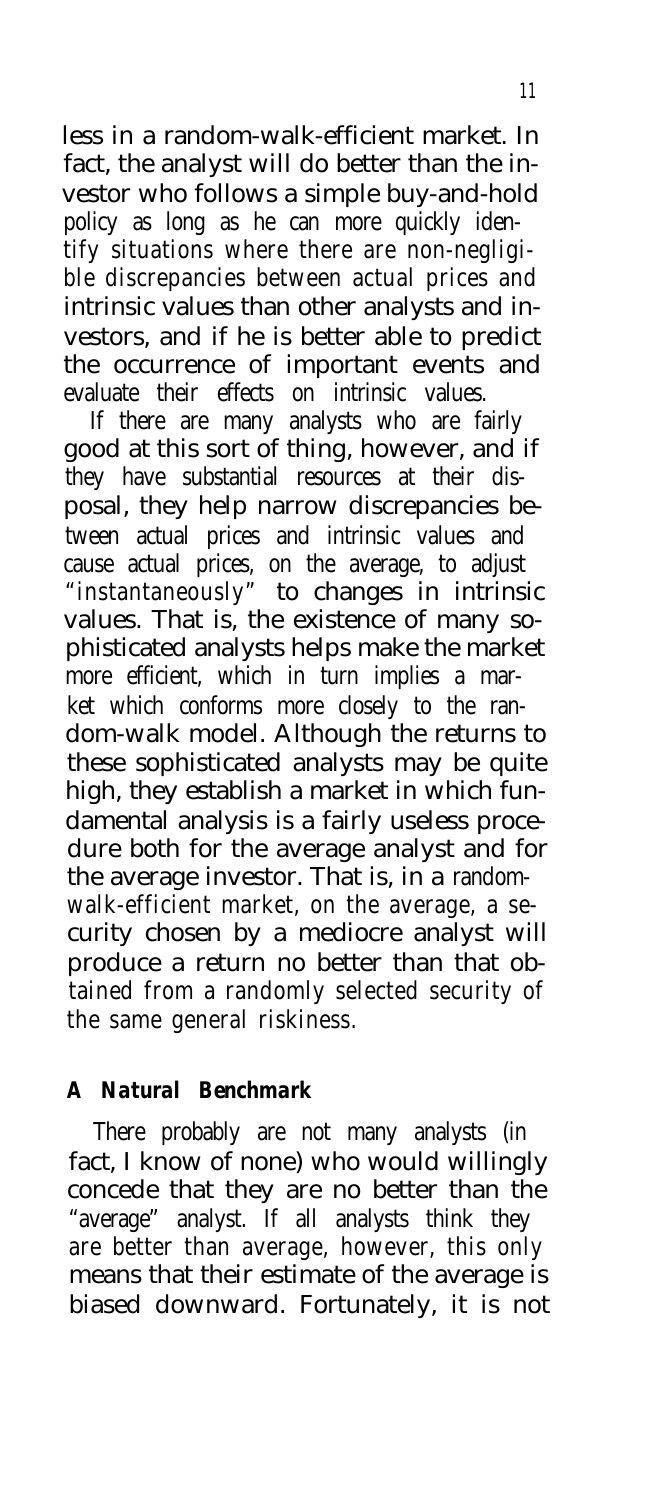necessary to judge an analyst solely by his claims. The discussion above provides a natural benchmark with which we can evaluate his performance.

In a random-walk-efficient market at any point in time the market price of a security will already reflect the judgments of many analysts concerning the relevance of currently available information to the prospects of that security. Now an individual analyst may feel that he has better insights than those that are already implicit in the market price. For example, he may feel that a discrepancy between market price and intrinsic value exists for some security, or he may think the intrinsic value of the security is itself about to change because of some impending piece of new information which is not yet generally available.

These "insights" of the analyst are of no real value, however, unless they are eventually borne out in the market, that is, unless the actual market price eventually moves in the predicted direction. In other words, if the analyst can make meaningful judgments concerning the purchase and sale of individual securities, his choices should consistently outperform randomly selected securities of the same general riskiness. It must be stressed, however, that the analyst must consistently produce results better than random selection, since, by the nature of uncertainty, for any given time period he has about a 50 per cent chance of doing better than random selection even if his powers of analysis are completely nonexistent. Moreover, not only must the analyst do consistently better than random selection, but he must beat random selection by an amount which is at least sufficient to cover the cost of the resources (including his own time) which are expended in the process of carry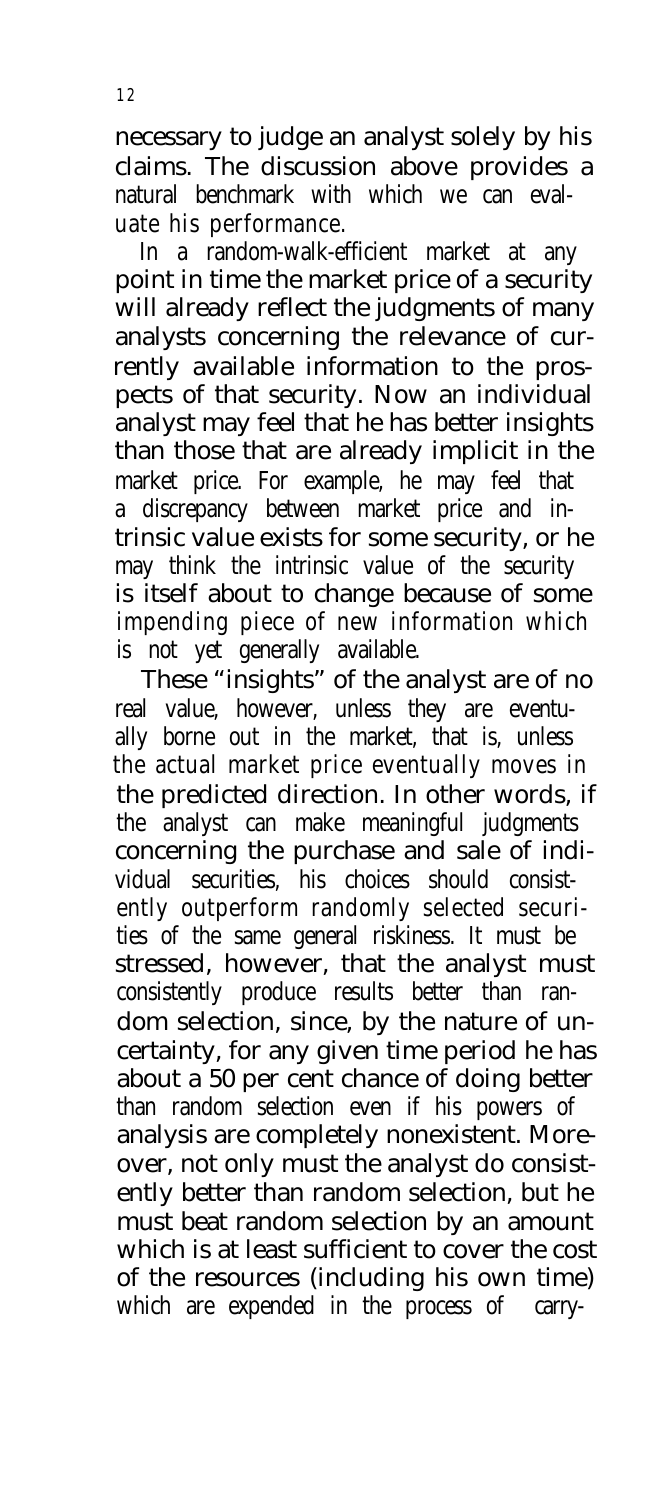ing out his more complicated selection procedures.

What we propose, then, is that the analyst subject his performance to a rigorous comparison with a random selection procedure. One simple practical way of comparing the results produced by an analyst with a random selection procedure is the following: Every time the analyst recommends a security for purchase (or sale), another security of the same general riskiness is chosen randomly. A future date is then chosen at which time the results produced by the two securities will be compared. Even if the analyst is no better than the random selection procedure, in any given comparison there is still 50 per cent chance that the security he has chosen will outperform the randomly selected security. After the game has been played for a while, however, and the results of many different comparisons are accumulated, then it will become clear whether the analyst is worth his salt or not.

### *Comparing Portfolios*

In many circumstances, however, the primary concern is with the performance of a portfolio rather than with the performance of individual securities in the portfolio. In this situation one would want to compare the performance of the portfolio in question with that of a portfolio of randomly selected securities. A useful benchmark for randomly selected portfolios has been provided by Fisher and Lorie [6]. They computed rates of return for investments in common stocks on the New York Stock Exchange for various time periods from 1926 to 1960. The basic assumption in all their computations is that at the beginning of each period studied the investor puts an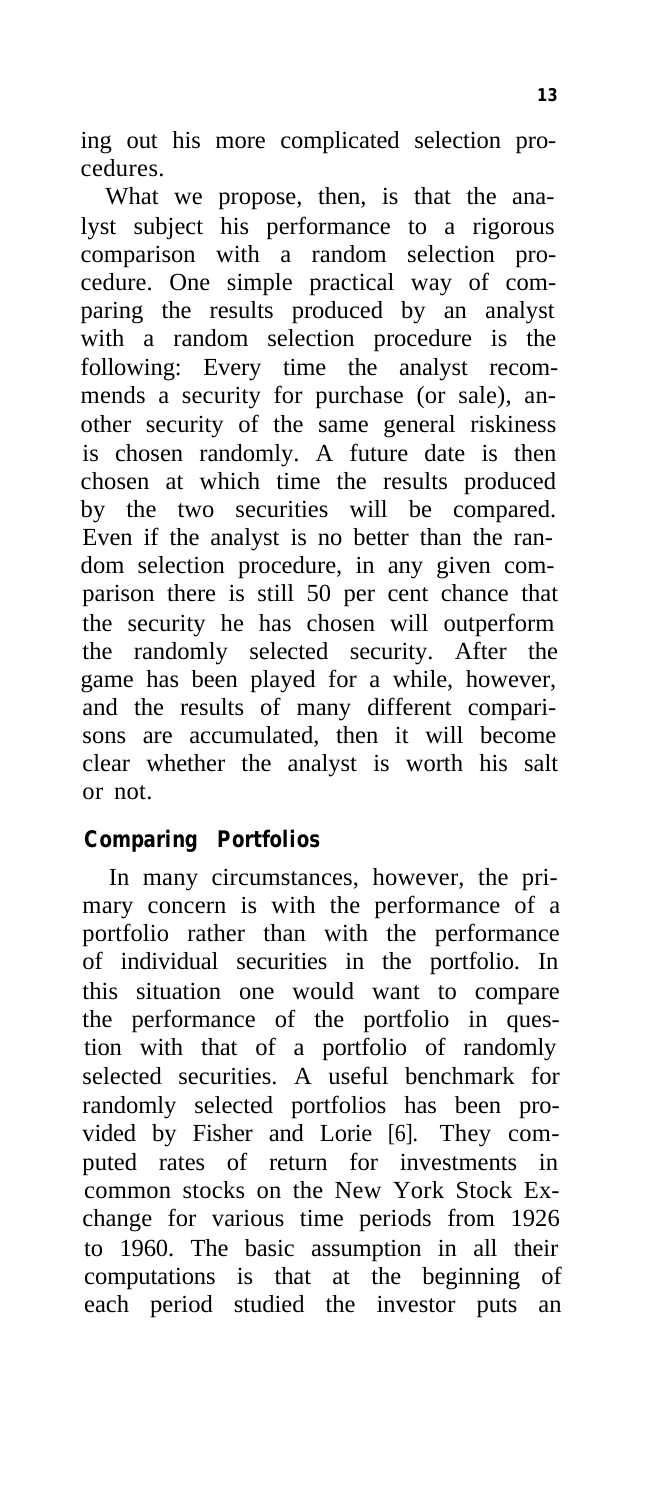equal amount of -money into each common stock listed at that time on the Exchange. This amounts to random sampling where the sampling is, of course, exhaustive. Different rates of return are then computed for different possible tax brackets of the investor, first under the assumption that all dividends are reinvested in the month paid, and then under the assumption that dividends are not reinvested.

A possible procedure for the analyst is to compare returns for given time periods earned by portfolios he has managed with the returns earned for the same time periods by the Fisher-Lorie "randomly selected" portfolios. It is important to note, however, that this will be a valid test procedure only if the portfolios managed by the analyst had about the same degree of riskiness as the Fisher-Lorie "market" portfolios. If this is not the case, the Fisher-Lorie results will not provide a proper benchmark. In order to make a proper comparison between the results produced by the analyst and a random selection policy, it will be necessary to define and study the behavior of portfolios of randomly selected securities, where these portfolios are selected in such a way that they have about the same degree of riskiness as those managed by the analyst.

If the claims of analysts concerning the advantages of fundamental analysis have any basis in fact, the tests suggested above would seem to be easy to pass. In fact, however, the only "analysts" that have so far undergone these tests are open-end mutual funds. In their appeals to the public, mutual funds usually make two basic claims: (1) Because it pools the resources of many individuals, a fund can diversify much more effectively than the average, small investor; and (2) because of its management's close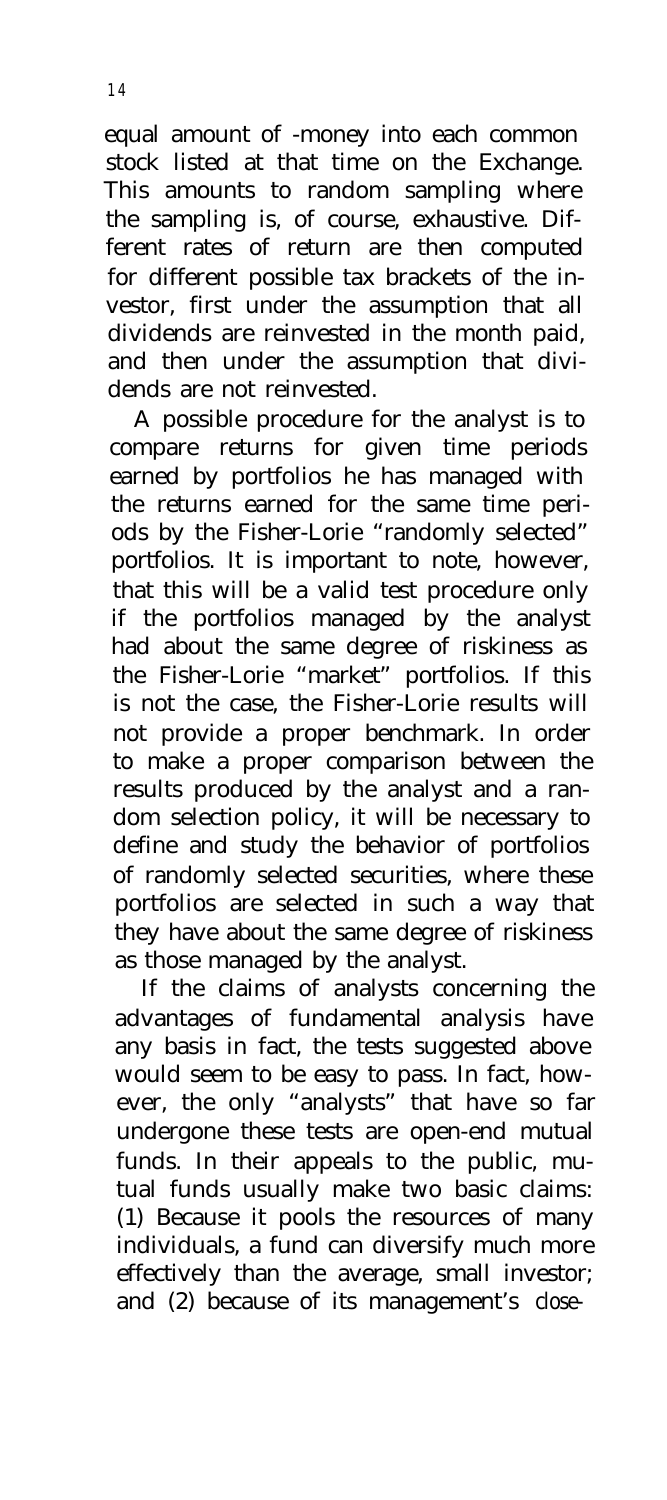ness to the market, the fund is better able to detect "good buys" in individual securities. In most cases the first claim is probably true. The second, however, implies that mutual funds provide a higher return than would be earned by a portfolio of randomly selected securities. In a separate paper [5] I reported the results of a study which suggest that, if the initial loading charges of mutual funds are ignored, on the average the funds do about as well as a randomly selected portfolio. If one takes into account the higher initial loading charges of the funds, however, on the average the random investment policy outperforms the funds. In addition, these results would seem to be consistent with those of the now famous Wharton study of mutual funds [11].

These adverse results with respect to mutual funds have tended to lead random-walk theorists to feel that other financial institutions, and most professional investment advisers as well, probably do no better than random selection. Institutions and analysts can only dispel such doubts by submitting their performance to a rigorous comparison with a random selection procedure.

#### *Conclusion*

In sum the theory of random walks in stock-market prices presents important challenges to both the chartist and the proponent of fundamental analysis. For the chartist, the challenge is straightforward. If the random-walk model is a valid description of reality, the work of the chartist, like that of the astrologer, is of no real value in stockmarket analysis. The empirical evidence to date provides strong support for the random-walk model. In this light the only way the chartist can vindicate his position is to *show* that he can *consistently* use his tech-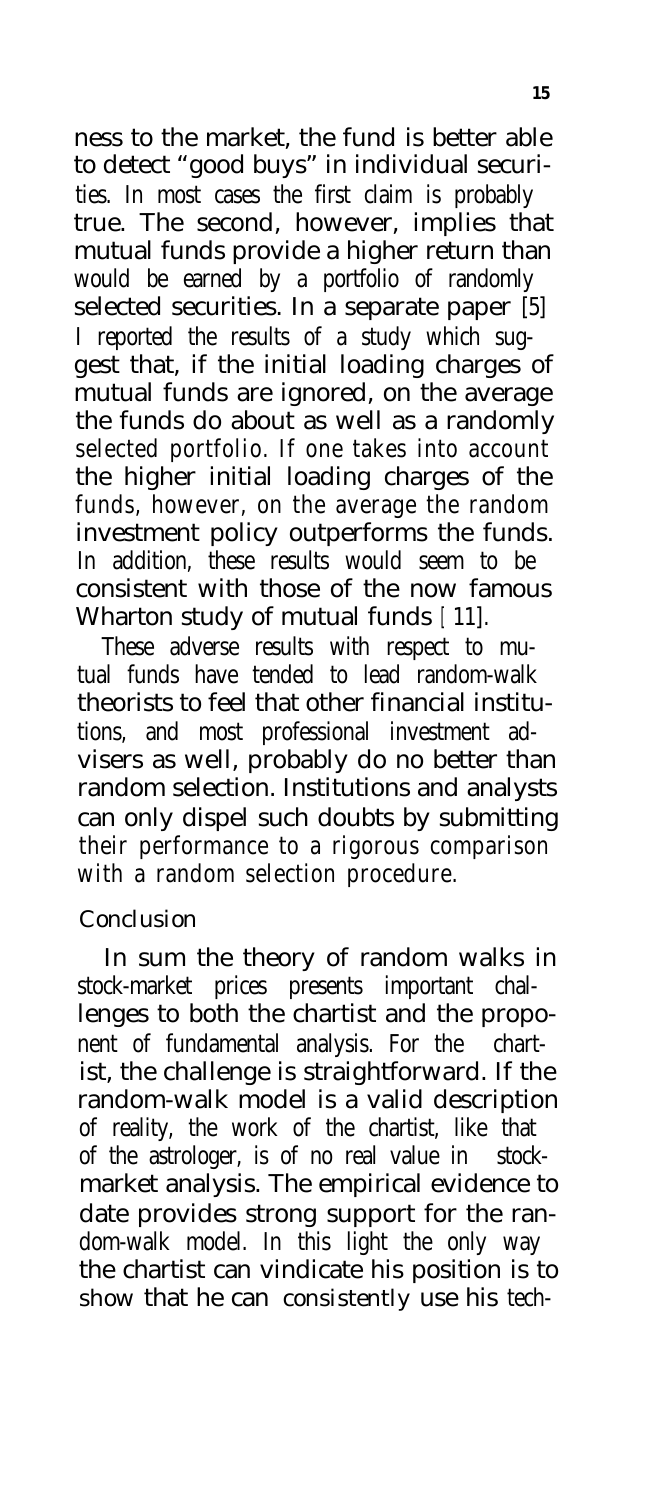niques to make better-than-chance predictions of stock prices. It is not enough for him to talk mystically about patterns that he sees in the data. He must show that he can consistently use these patterns to make meaningful predictions of future prices.

The challenge of the theory of random walks to the proponent of fundamental analysis, however, is more involved. If the random-walk theory is valid and if security exchanges are "efficient" markets, then stock prices at any point in time will represent good estimates of intrinsic or fundamental values. Thus, additional fundamental analysis is of value only when the analyst has new information which was not fully considered in forming current market prices, or has new insights concerning the effects of generally available information which are not already implicit in current prices. If the analyst has neither better insights nor new information, he may as well forget about fundamental analysis and choose securities by some random selection procedure.

In essence, the challenge of the randomwalk theory to the proponent of fundamental analysis is to show that his more complicated procedures are actually more profitable than a simple random selection policy. As in the case of the chartist, the challenge is an empirical one. The analyst cannot merely protest that he thinks the securities he selects do better than randomly selected securities; he must demonstrate that this is in fact the case.